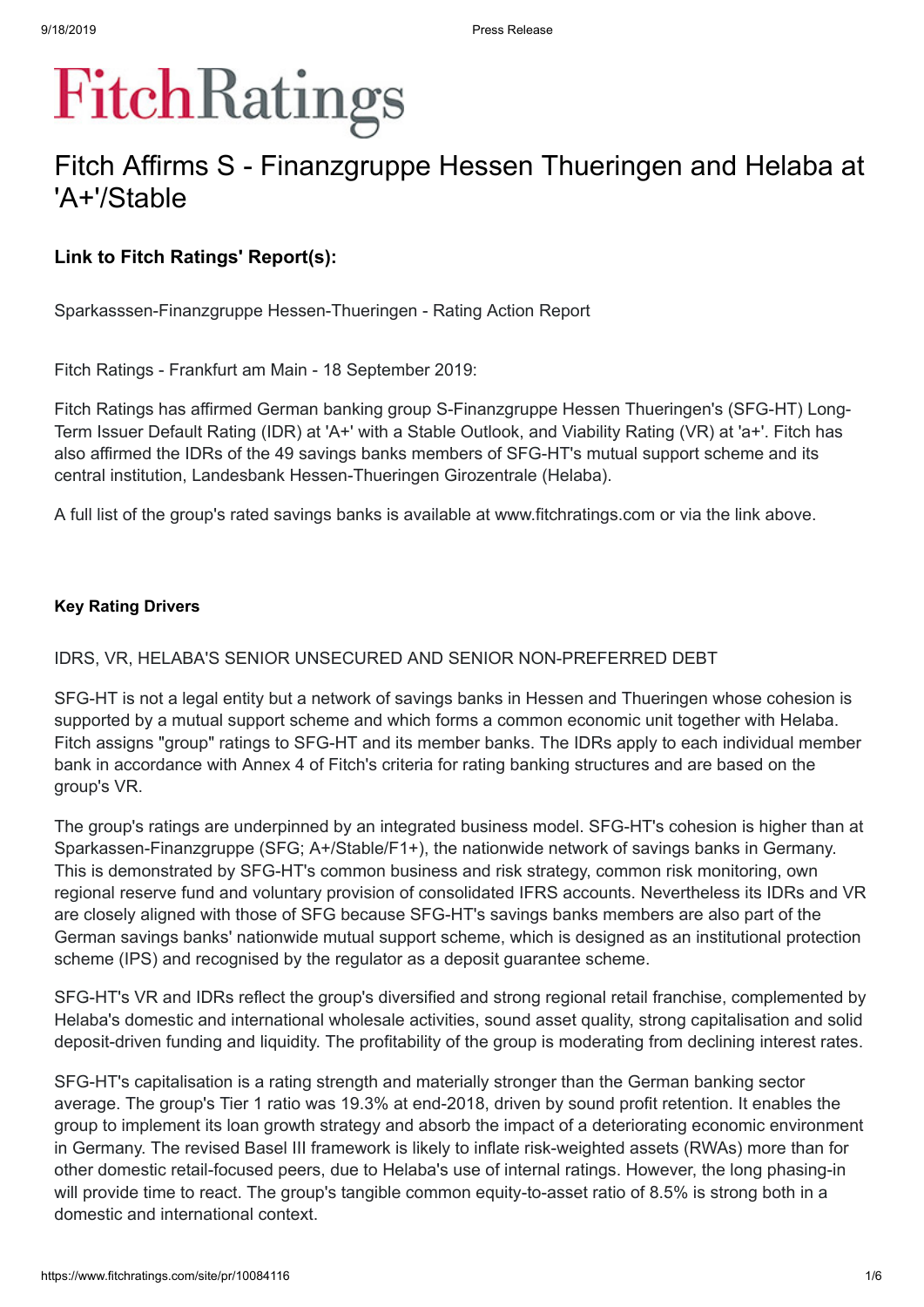SFG-HT's credit risk is sound, driven by conservative underwriting standards, strong collateral and low concentrations except for Helaba's wholesale business, particularly the bank's commercial real estate lending. The group's interest rate risk due to unhedged maturity mismatches remains elevated and makes the group vulnerable to interest rate shocks. However, this is mitigated by Helaba's long-term debt issuance and the savings banks' use of derivatives.

The group's non-performing loan ratio (NPL) dropped below 1.2% at end-2018 and the loan portfolio did not require impairment charges. Asset quality is still driven by strong consumer fundamentals and healthy SME and corporate balance sheets, which Fitch expects to gradually weaken through 2019 on the back of a weakening economy.

We believe SFG-HT's financial performance has weakened, reflecting a drop in net interest income in recent years and lower pre-tax profits despite strong loan growth. Lower trading results and revaluation losses at Helaba also weighed on group profits in 2018. The operating profit/RWA ratio decreased to 0.9% in 2018 (1.4% in 2017). However, we expect the group's profitability to stabilise at moderately lower levels but also see continued challenges from low interest rates. So far SFG-HT's savings banks have resisted charging negative interest rates to a broad range of clients.

The savings banks' large and growing retail deposit base strongly supports the group's sound funding and liquidity profile, underpinning the 'F1+' Short-Term IDR, which is the higher of two options mapping to an 'A+' Long-Term IDR. Helaba pursues a strategy of matched funding of new business, and its wholesale funding benefits from an established domestic and international investor base. The group reported an aggregated average liquidity coverage ratio of 139% at end-2018.

GUARANTEED SENIOR UNSECURED AND SUBORDINATED NOTES AND OTHER SUBORDINATED **NOTES** 

The 'AAA' rating of Helaba's guaranteed senior unsecured and subordinated Tier 2 debt is based on Fitch's view that the guarantors would honour the statutory grandfathered guarantee by the State of Hessen and the Free State of Thueringen. The rating reflects Fitch's view of the creditworthiness of these states.

DERIVATIVE COUNTERPARTY RATING (DCR), DEPOSIT RATINGS AND HELABA'S SENIOR PREFFERED RATING

The Deposit Ratings of SFG-HT's member banks and Helaba, as well as Heleba's Derivative Counterparty Rating and preferred debt ratings are one notch above SFG-HT's Long-Term IDR. This reflects our view that, in the event of a resolution of SFG-HT, its consolidated layer of subordinated, senior non-preferred and vanilla senior debt would likely be sufficient to recapitalise member banks. It should also be sufficient to restore viability and prevent default on senior preferred liabilities, including deposits, upon resolution. However, we believe this would only occur if SFG's dedicated deposit insurance scheme fails.

Subordinated Tier 2 notes that do not benefit from the grandfathered guarantee are notched down once from SFG-HT's VR to reflect higher loss severity.

#### HELABA ASSET SERVICES

The IDRs of Helaba Asset Services, which is not a member of SFG-HT's mutual support scheme, are equalised with its parent's IDRs to reflect our view that institutional support would be forthcoming. Helaba Asset Services benefits from a declaration of backing by Helaba, and we believe that Helaba would face reputational risk if Helaba Asset Services defaults on its obligations. Helaba Asset Services' status as a private unlimited company also means that Heleba is fully liable for any shortfall in its assets in case of liquidation.

SUPPORT RATING (SR) AND SUPPORT RATING FLOOR (SRF)

SFG-HT's SR and SRF reflect Fitch's view that extraordinary sovereign support for EU banks is possible but cannot be relied upon due to the Bank Recovery and Resolution Directive and the Single Resolution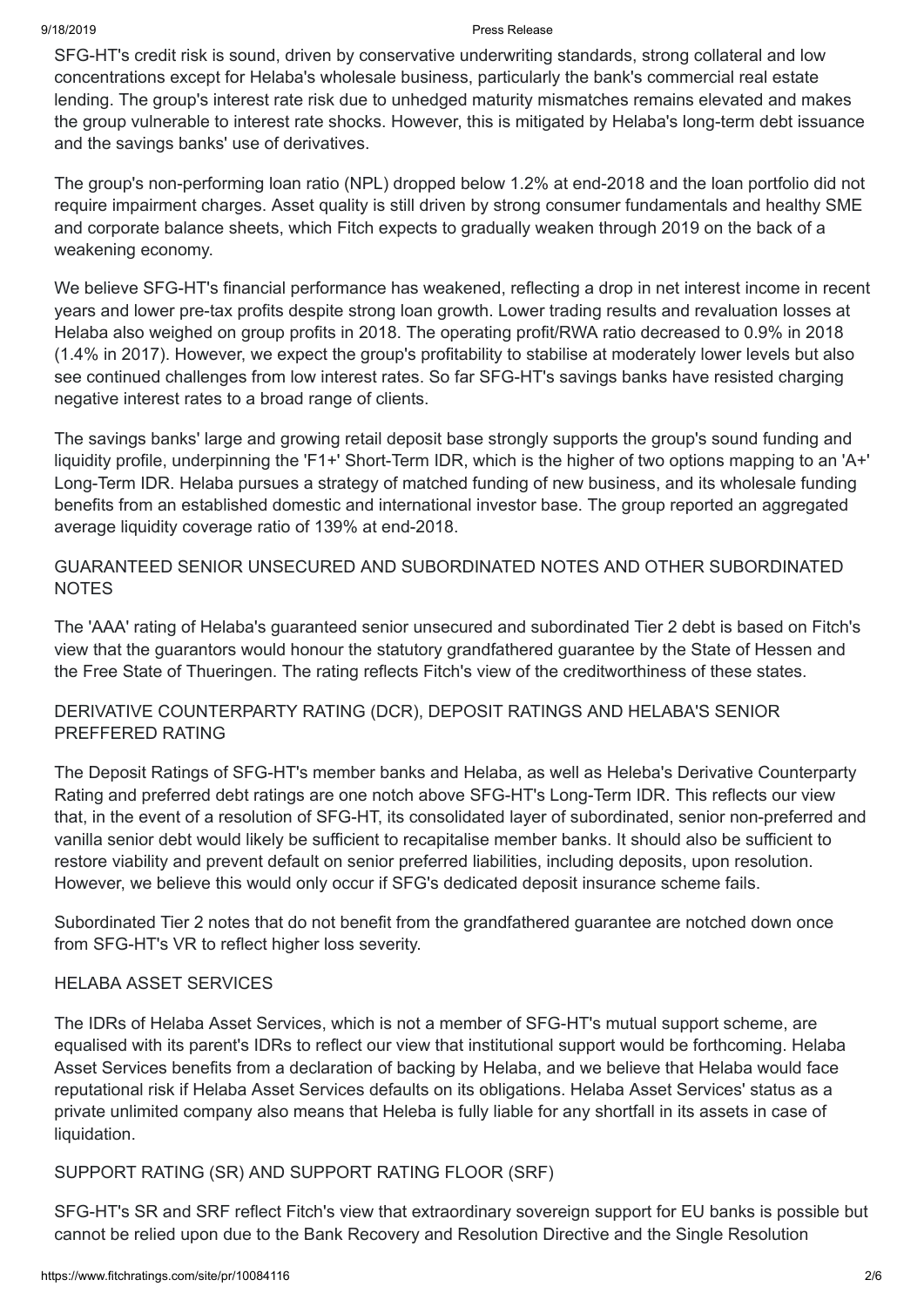Mechanism's resolution tools and mechanisms. It is likely that senior creditors will be required to participate in losses, if necessary, instead of, or ahead of, the group receiving sovereign support.

#### **Rating Sensitivities**

#### IDRS, VR, HELABA'S SENIOR UNSECURED AND SENIOR NON-PREFERRED DEBT

A potentially longer period of low interest rates and profitability pressure make a higher VR unlikely in the short-term. Downward pressure could result from a severe and prolonged domestic recession that would impair the group's growth prospects and weaken its asset quality and capital generation. The IDRs, the senior unsecured and Helaba's senior non-preferred are sensitive to changes in the group's VR.

SFG-HT's ratings are sensitive to changes in those of SFG. This is because SFG-HT's savings banks members are also part of the savings banks' nationwide mutual support mechanism, and would be affected by a material weakening of the overall savings bank sector's credit profile.

#### GUARANTEED SENIOR UNSECURED AND SUBORDINATED NOTES AND OTHER SUBORDINATED **NOTES**

The rating of Helaba's guaranteed senior unsecured and subordinated Tier 2 debt is primarily sensitive to a change in Fitch's view of the creditworthiness of the guarantor. The ratings of subordinated Tier 2 notes that do not benefit from the grandfathered guarantee are primarily sensitive to the changes in SFG-HT's VR.

#### DCR, DEPOSIT RATINGS AND HELABA'S SENIOR PREFFERED RATING

The Deposit Ratings of the member banks and Helaba's DCR and senior non-preferred debt rating are primarily sensitive to changes in SFG-HT's IDRs. They are also sensitive to a potential reduction in the volume of consolidated buffers of subordinated, senior preferred and senior vanilla debt to below 8% of SFG-HT's RWAs. Regulation-driven long-term RWA inflation could also weigh on the rating uplift if it is not accompanied by an increase in the size of the debt buffer needed to recapitalise the banks upon failure.

#### HELABA ASSET SERVICES

Helaba Asset Services IDRs are equalised with and primarily sensitive to a change in Helaba's IDRs.

#### SUPPORT RATING AND SUPPORT RATING FLOOR

An upgrade of the SR and upward revision of the SRF would be contingent on a positive change in Fitch's view of the sovereign's propensity to support its systemically important banks. While not impossible, in Fitch's opinion, this is highly unlikely.

#### VIEW ADDITIONAL RATING DETAILS

Additional information is available on www.fitchratings.com

#### **FITCH RATINGS ANALYSTS**

Primary Rating Analyst Markus Glabach **Director** +49 69 768076 195 Fitch Deutschland GmbH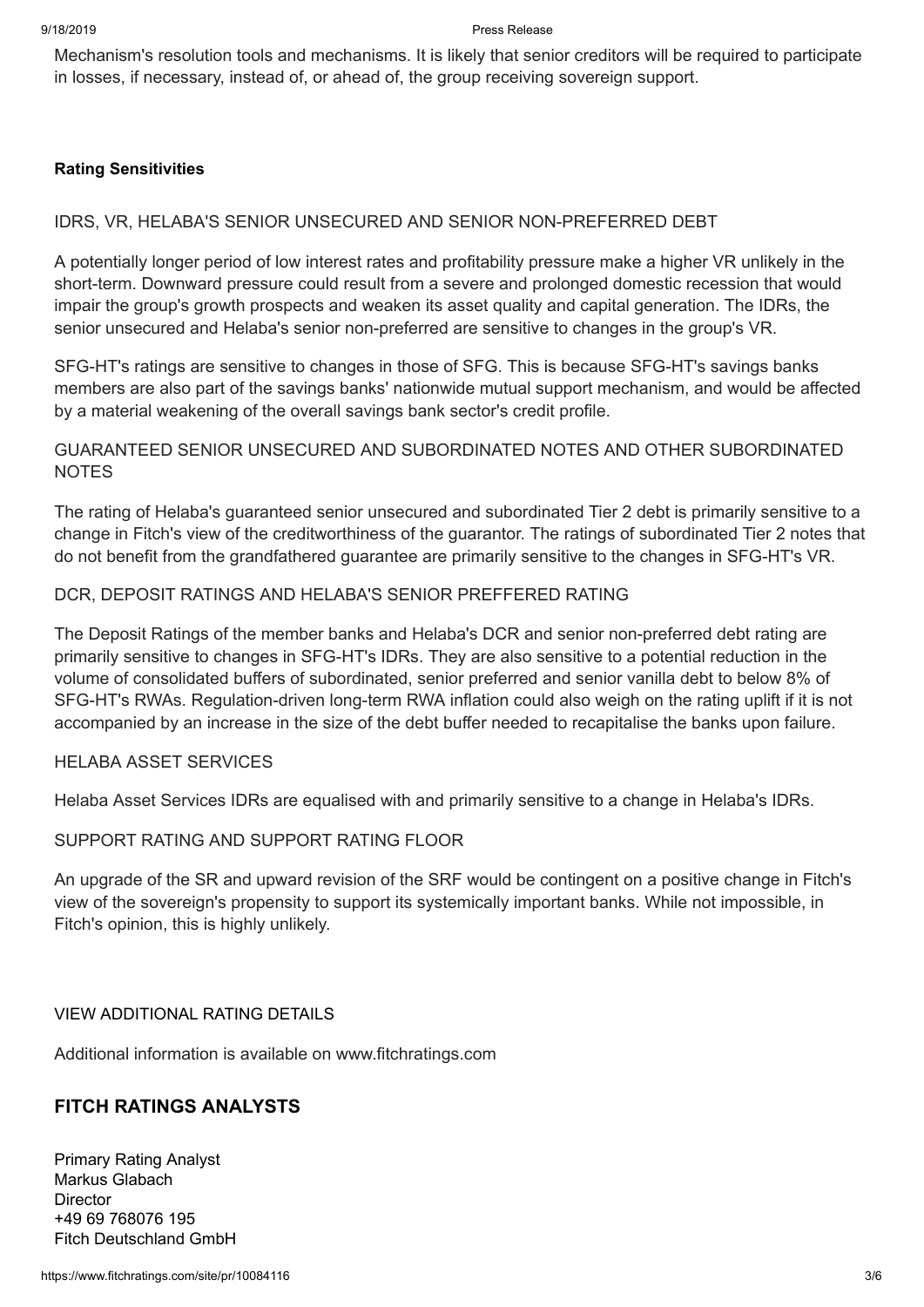Neue Mainzer Strasse 46 - 50 Frankfurt am Main D-60311

Secondary Rating Analyst Roger Schneider **Director** +49 69 768076 242

Committee Chairperson Olivia Perney Managing Director +33 1 44 29 91 74

### **MEDIA CONTACTS**

Louisa Williams London +44 20 3530 2452 louisa.williams@thefitchgroup.com

#### **Applicable Criteria**

Non-Bank Financial [Institutions](https://www.fitchratings.com/site/re/10044407) Rating Criteria (pub. 12 Oct 2018) Bank Rating [Criteria](https://www.fitchratings.com/site/re/10044408) (pub. 12 Oct 2018) [Short-Term](https://www.fitchratings.com/site/re/10073011) Ratings Criteria (pub. 02 May 2019)

#### **Additional Disclosures**

[Dodd-Frank](https://www.fitchratings.com/site/dodd-frank-disclosure/10084116) Rating Information Disclosure Form Solicitation Status [Endorsement](https://www.fitchratings.com/site/regulatory) Policy

#### **DISCLAIMER**

ALL FITCH CREDIT RATINGS ARE SUBJECT TO CERTAIN LIMITATIONS AND DISCLAIMERS. PLEASE READ THESE LIMITATIONS AND DISCLAIMERS BY FOLLOWING THIS LINK: [HTTPS://WWW.FITCHRATINGS.COM/UNDERSTANDINGCREDITRATINGS](https://www.fitchratings.com/UNDERSTANDINGCREDITRATINGS). IN ADDITION, RATING DEFINITIONS AND THE TERMS OF USE OF SUCH RATINGS ARE AVAILABLE ON THE AGENCY'S PUBLIC WEB SITE AT [WWW.FITCHRATINGS.COM](https://www.fitchratings.com/site/home). PUBLISHED RATINGS, CRITERIA, AND METHODOLOGIES ARE AVAILABLE FROM THIS SITE AT ALL TIMES. FITCH'S CODE OF CONDUCT, CONFIDENTIALITY, CONFLICTS OF INTEREST, AFFILIATE FIREWALL, COMPLIANCE, AND OTHER RELEVANT POLICIES AND PROCEDURES ARE ALSO AVAILABLE FROM THE CODE OF CONDUCT SECTION OF THIS SITE. DIRECTORS AND SHAREHOLDERS RELEVANT INTERESTS ARE AVAILABLE AT [HTTPS://WWW.FITCHRATINGS.COM/SITE/REGULATORY](https://www.fitchratings.com/site/regulatory). FITCH MAY HAVE PROVIDED ANOTHER PERMISSIBLE SERVICE TO THE RATED ENTITY OR ITS RELATED THIRD PARTIES. DETAILS OF THIS SERVICE FOR RATINGS FOR WHICH THE LEAD ANALYST IS BASED IN AN EU-REGISTERED ENTITY CAN BE FOUND ON THE ENTITY SUMMARY PAGE FOR THIS ISSUER ON THE FITCH WEBSITE.

#### **COPYRIGHT**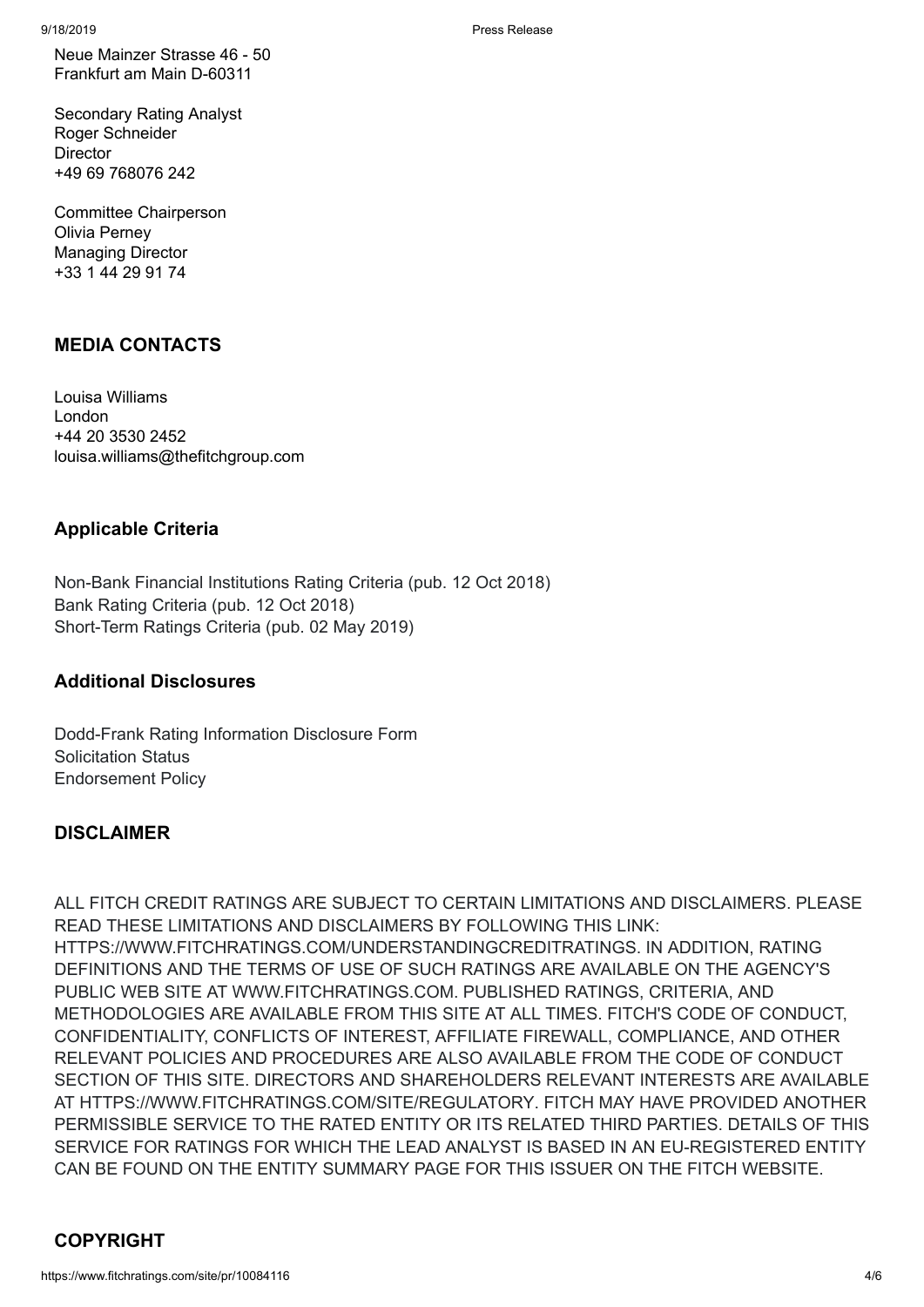Copyright © 2019 by Fitch Ratings, Inc., Fitch Ratings Ltd. and its subsidiaries. 33 Whitehall Street, NY, NY 10004. Telephone: 1-800-753-4824, (212) 908-0500. Fax: (212) 480-4435. Reproduction or retransmission in whole or in part is prohibited except by permission. All rights reserved. In issuing and maintaining its ratings and in making other reports (including forecast information), Fitch relies on factual information it receives from issuers and underwriters and from other sources Fitch believes to be credible. Fitch conducts a reasonable investigation of the factual information relied upon by it in accordance with its ratings methodology, and obtains reasonable verification of that information from independent sources, to the extent such sources are available for a given security or in a given jurisdiction. The manner of Fitch's factual investigation and the scope of the third-party verification it obtains will vary depending on the nature of the rated security and its issuer, the requirements and practices in the jurisdiction in which the rated security is offered and sold and/or the issuer is located, the availability and nature of relevant public information, access to the management of the issuer and its advisers, the availability of pre-existing third-party verifications such as audit reports, agreed-upon procedures letters, appraisals, actuarial reports, engineering reports, legal opinions and other reports provided by third parties, the availability of independent and competent third- party verification sources with respect to the particular security or in the particular jurisdiction of the issuer, and a variety of other factors. Users of Fitch's ratings and reports should understand that neither an enhanced factual investigation nor any third-party verification can ensure that all of the information Fitch relies on in connection with a rating or a report will be accurate and complete. Ultimately, the issuer and its advisers are responsible for the accuracy of the information they provide to Fitch and to the market in offering documents and other reports. In issuing its ratings and its reports, Fitch must rely on the work of experts, including independent auditors with respect to financial statements and attorneys with respect to legal and tax matters. Further, ratings and forecasts of financial and other information are inherently forward-looking and embody assumptions and predictions about future events that by their nature cannot be verified as facts. As a result, despite any verification of current facts, ratings and forecasts can be affected by future events or conditions that were not anticipated at the time a rating or forecast was issued or affirmed.

The information in this report is provided "as is" without any representation or warranty of any kind, and Fitch does not represent or warrant that the report or any of its contents will meet any of the requirements of a recipient of the report. A Fitch rating is an opinion as to the creditworthiness of a security. This opinion and reports made by Fitch are based on established criteria and methodologies that Fitch is continuously evaluating and updating. Therefore, ratings and reports are the collective work product of Fitch and no individual, or group of individuals, is solely responsible for a rating or a report. The rating does not address the risk of loss due to risks other than credit risk, unless such risk is specifically mentioned. Fitch is not engaged in the offer or sale of any security. All Fitch reports have shared authorship. Individuals identified in a Fitch report were involved in, but are not solely responsible for, the opinions stated therein. The individuals are named for contact purposes only. A report providing a Fitch rating is neither a prospectus nor a substitute for the information assembled, verified and presented to investors by the issuer and its agents in connection with the sale of the securities. Ratings may be changed or withdrawn at any time for any reason in the sole discretion of Fitch. Fitch does not provide investment advice of any sort. Ratings are not a recommendation to buy, sell, or hold any security. Ratings do not comment on the adequacy of market price, the suitability of any security for a particular investor, or the tax-exempt nature or taxability of payments made in respect to any security. Fitch receives fees from issuers, insurers, guarantors, other obligors, and underwriters for rating securities. Such fees generally vary from US\$1,000 to US\$750,000 (or the applicable currency equivalent) per issue. In certain cases, Fitch will rate all or a number of issues issued by a particular issuer, or insured or guaranteed by a particular insurer or guarantor, for a single annual fee. Such fees are expected to vary from US\$10,000 to US\$1,500,000 (or the applicable currency equivalent). The assignment, publication, or dissemination of a rating by Fitch shall not constitute a consent by Fitch to use its name as an expert in connection with any registration statement filed under the United States securities laws, the Financial Services and Markets Act of 2000 of the United Kingdom, or the securities laws of any particular jurisdiction. Due to the relative efficiency of electronic publishing and distribution, Fitch research may be available to electronic subscribers up to three days earlier than to print subscribers.

https://www.fitchratings.com/site/pr/10084116 5/6 For Australia, New Zealand, Taiwan and South Korea only: Fitch Australia Pty Ltd holds an Australian financial services license (AFS license no. 337123) which authorizes it to provide credit ratings to wholesale clients only. Credit ratings information published by Fitch is not intended to be used by persons who are